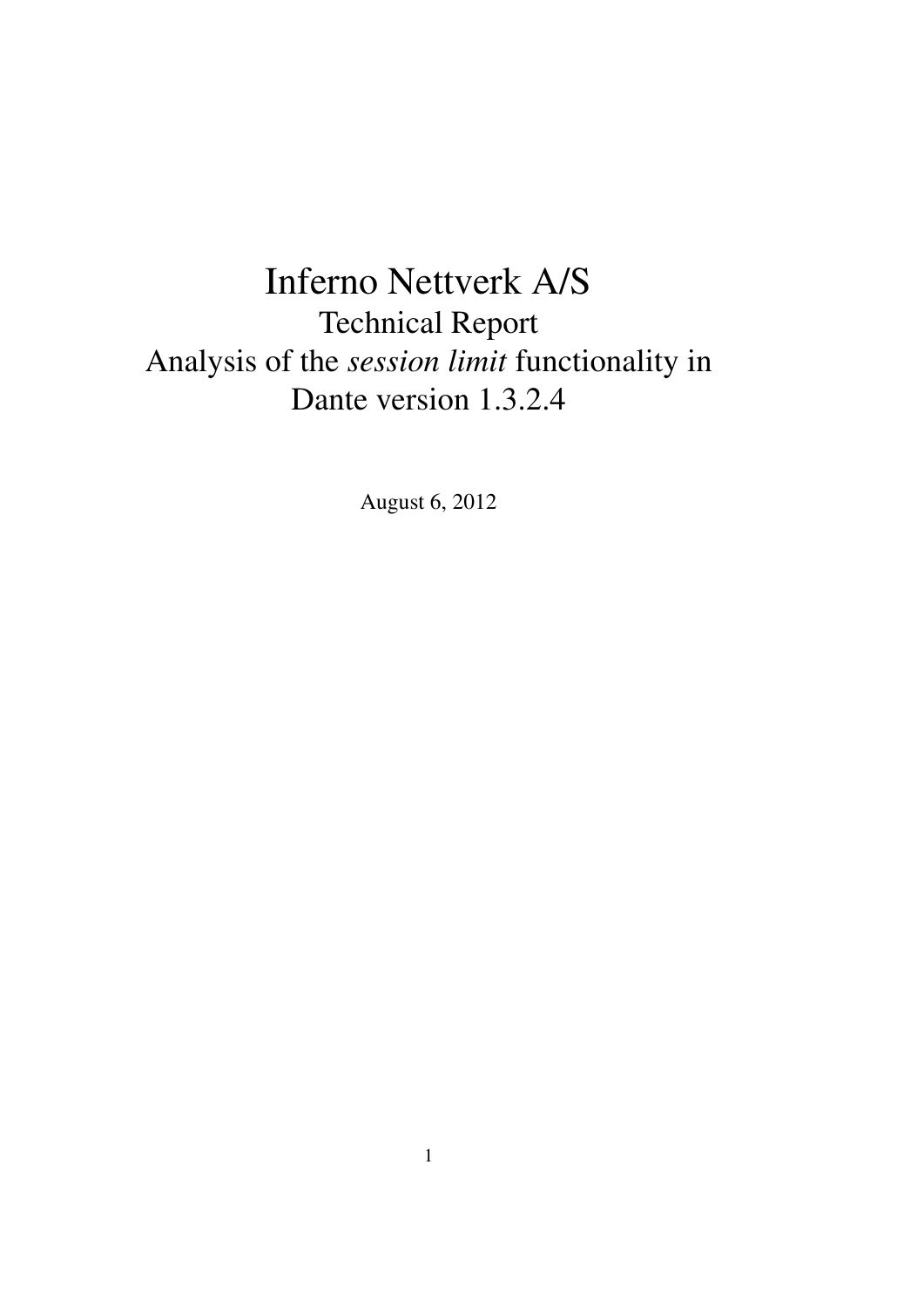## **Contents**

| <b>Introduction</b>                |                                                 |  |
|------------------------------------|-------------------------------------------------|--|
|                                    |                                                 |  |
| <b>Session limitation behavior</b> |                                                 |  |
|                                    | 2.1 Maximum number of concurrent sessions 5     |  |
|                                    |                                                 |  |
|                                    |                                                 |  |
|                                    | 2.4 Per IP address throttle limit $\ldots$ , 11 |  |
|                                    |                                                 |  |
| Summarv                            |                                                 |  |

## List of Figures

| 2 Effects of session max limit, high connection rate 7 |  |
|--------------------------------------------------------|--|
|                                                        |  |
|                                                        |  |
|                                                        |  |
|                                                        |  |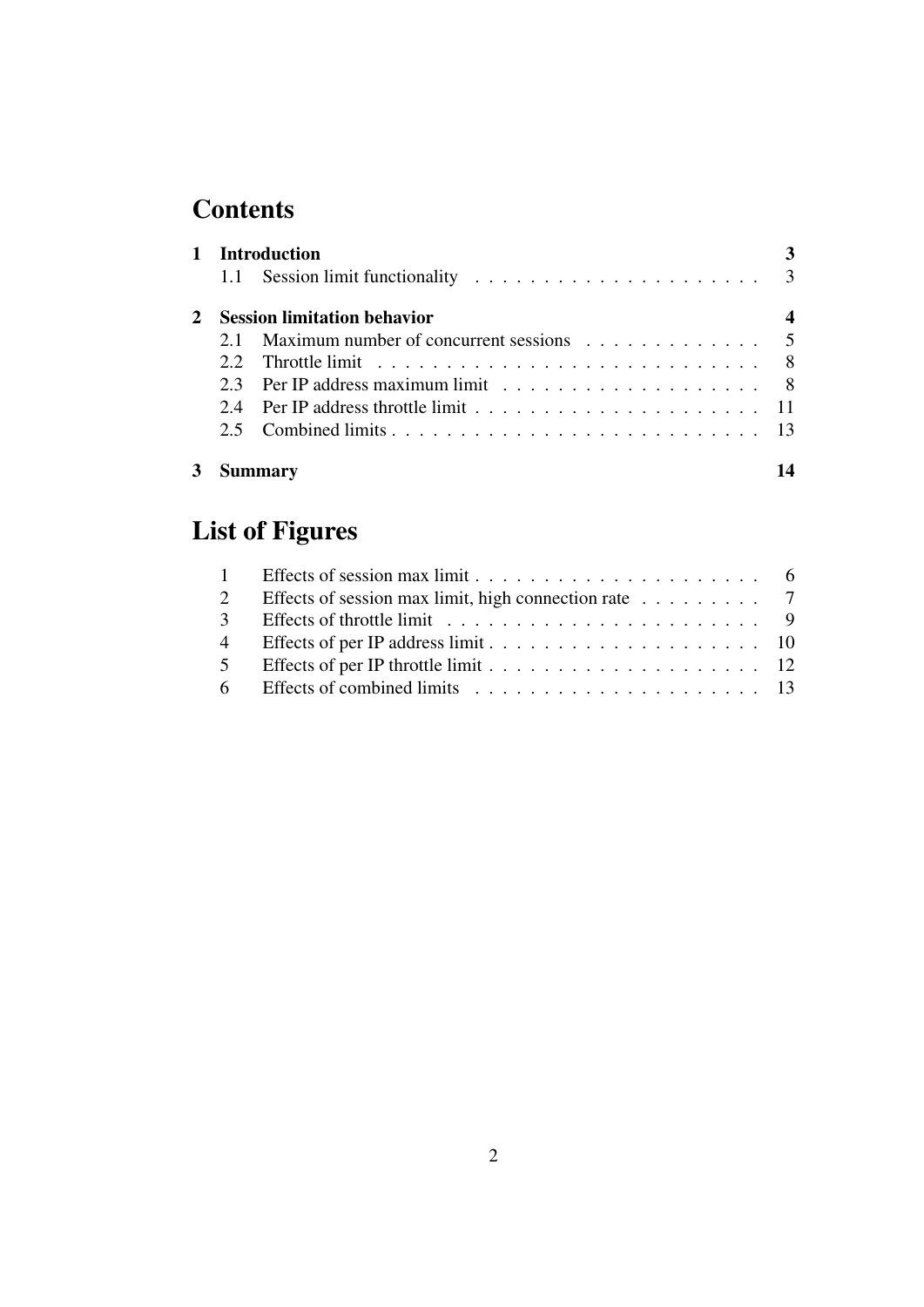### 1 Introduction

This report examines the behavior of the *session limit* functionality present in version 1.3.2.4 of the Dante SOCKS server implementation from Inferno Nettverk A/S. This version was only made available to a customer but the functionality described in this document will also be found in Dante 1.4.0.

Part of this functionality is new to the 1.3.2.4 version of Dante and makes it possible to control the resource usage of Dante by allowing the Dante administrator to limit the *number* of concurrent client sessions and the *rate* client sessions can be established at.

Individual session limits can be enforced on both the total number of sessions, regardless of what client IP address they connect to Dante from, and on a group of sessions coming from the same client IP address.

#### 1.1 Session limit functionality

Dante is a SOCKS proxy server that typically receives requests from SOCKS clients that wish to communicate with target servers that are only accessible to the clients via the Dante server.

The two most common usage scenarios is the Dante server providing access control for sessions going *out* of a local network, or providing access control for sessions going *in* to a local network.

In this latter case, the Dante server might be accessible from any host on the public Internet, making *Denial-of-Service* (DOS) attacks a potential threat. This type of attack might be attempted by initiating a large number of connections to the Dante server, potentially reducing the amount of resources available to other users and increasing the resource load generated by Dante as it tries to handle the large number of connections.

Similar problems can also be the result of less deliberate behavior, where accidental configuration errors by legitimate users can also result in many connections being initiated in a short time frame from a single machine.

Any new session handled by the Dante server requires file descriptors, memory, CPU time, and depending on the existing load, the creation of new processes.

While the session functionality in Dante cannot eliminate DoS-like problems, it can limit the effects of a DoS attack, both by enforcing limits on the maximum number of sessions that can be established and the rate they can be established at.

Two types of limits can be imposed via the session functionality: maximum concurrent session limits, and rate of session establishment limits.

Limits may be specified in any of Dante's access control rules and can be specified both as a total limit for all clients matching the rule, and as a limit only on clients from the same IP address.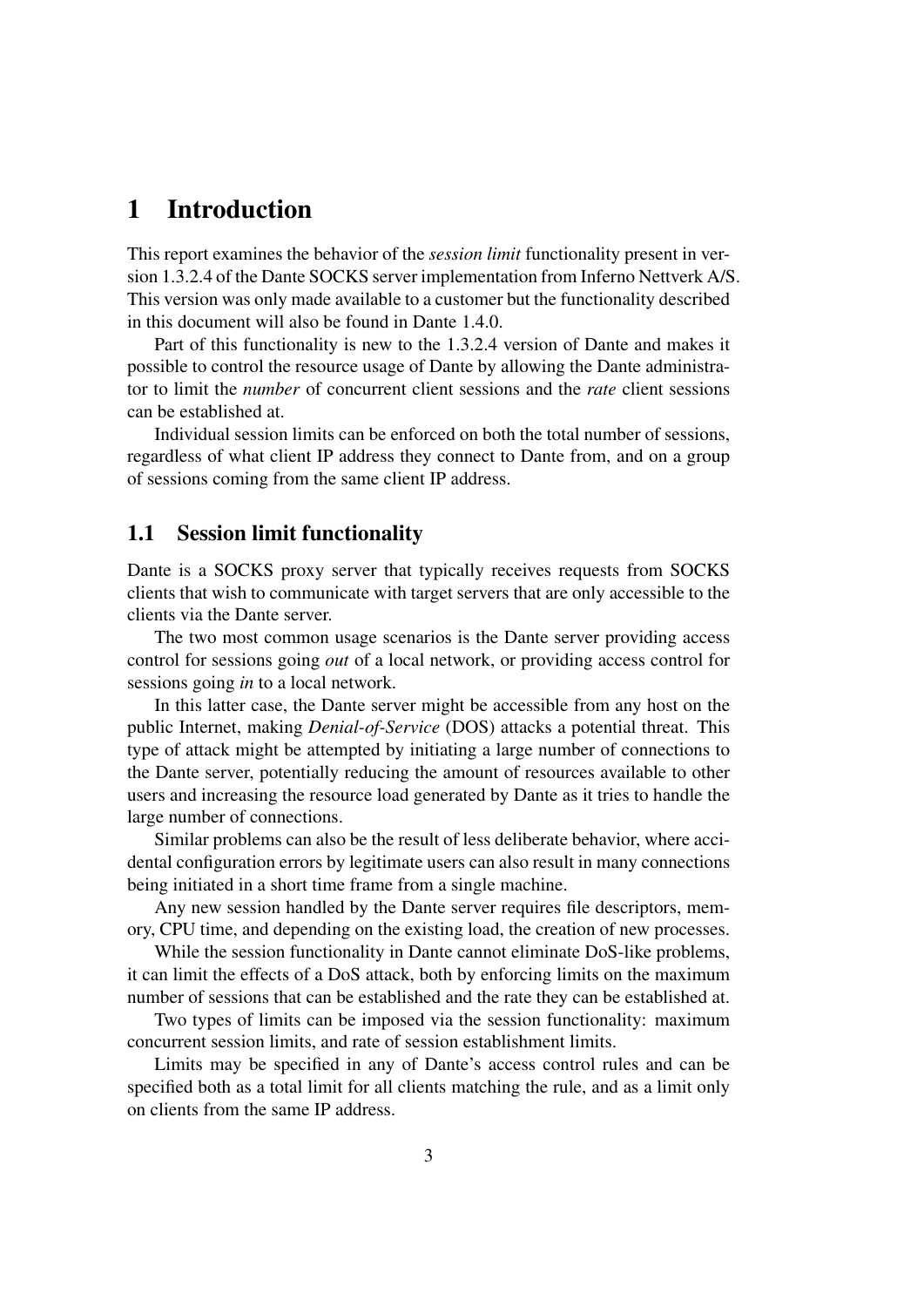The per IP address limit can use either the SOCKS clients IP address, or any *hostid*<sup>1</sup> address set on the TCP session established by the SOCKS client to Dante.

### 2 Session limitation behavior

The different session limit types can be used in several different ways. To show the effect of these limits on client connections, a set of tests are undertaken using different server configurations and client loads. Each test follows the same general pattern: a client application connects to the Dante SOCKS server and requests multiple connections to a target server. The connections are requested at a constant fixed rate for as long as the application is active. Connections that have been opened are kept open until the application is terminated after a fixed number of seconds.

In the tests, two instances of the application are run, with each application instance connecting to Dante from different IP addresses, and requesting connections to different target servers. In all tests, the IP address each client connects to Dante from is fixed, and so is the address of the target server it requests a connection to.

There are no access control rules in the SOCKS server that would result in any of the requests being refused, meaning that without any session limitations each client would be successful in all connection attempts. The server configurations that are tested thus show how the session functionality can be used to limit the client behavior.

To observe the behavior of the clients and SOCKS server, the standard *tcpdump* network monitoring program is used to capture traffic both to and from the SOCKS server. The initial SYN packet used to initiate TCP connections are captured for the connections made by the client to the SOCKS server, as is the initial SYN packet made from the Dante server to the target servers. The timestamps of these packets are then used to visualize the system behavior.

<sup>&</sup>lt;sup>1</sup>A *hostid* address is an address provided out-of-band and is typically used in usage scenarios with multiple layers of proxies to store the identity of the client that initiated the connection to the first proxy in the chain. Currently this functionality is not part of the standard TCP/IP specifications and the support for this type of functionality in Dante is based on a proprietary Linux kernel patch.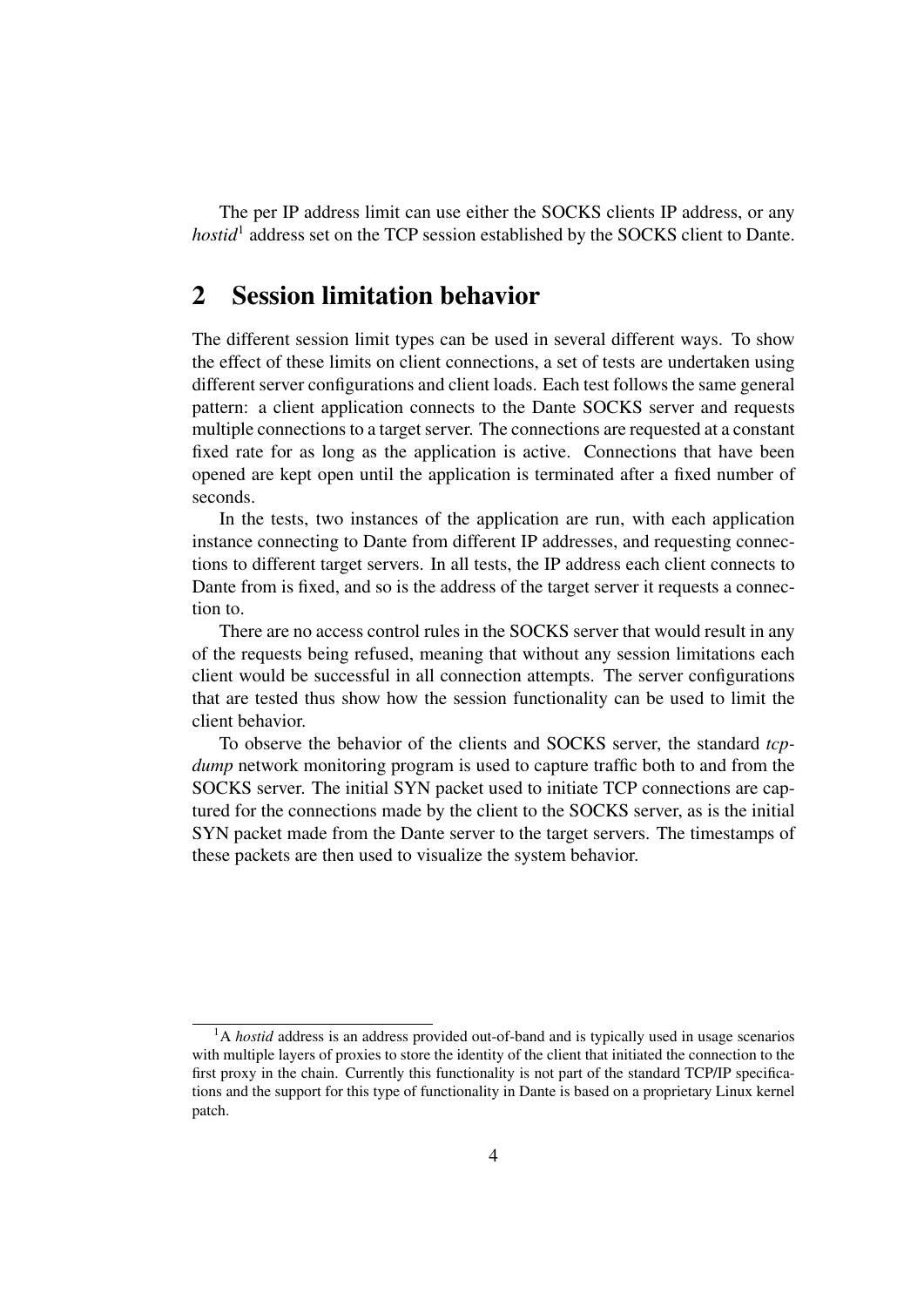#### 2.1 Maximum number of concurrent sessions

One of the simplest configurations are shown below, with a single *session.max* limit of 50 sessions specified in the *client-pass* rule:

```
client pass {
        from: 0.0.0.0/0 to: 0.0.0.0/0
        session.max: 50
}
```
At any time, at most 50 sessions will be allowed with this configuration, which in the test environment corresponds to 50 open TCP connections. When this number of active connections has been reached, the Dante server will block any new session attempts until one of the existing sessions are closed. As soon as the number of active sessions falls below 50 clients will be able to establish new sessions, until the limit of 50 is reached again.

The limit is placed in a *client-rule*, which will cause it to apply from the time the connection is received (a limit placed in a *socks-rule* would not apply until after completion of SOCKS protocol negotiation).

To test this configuration, two clients are used, each initiating new connections to the Dante server at a rate of three connections per second. Client A is started first and runs for 20 seconds. Client B is started 10 seconds after Client A and runs for 30 seconds. This gives an overlapping period of 10 seconds where both clients are active and attempt to establish new sessions. Both clients keep the sessions they have managed to establish with the Dante server open until the clients terminate.

Figure 1 shows the behavior that results with this combination of client behavior and server configuration. For the first 10 seconds, only Client A is active and the rate of new sessions established with the Dante server is the same as the attempted connect rate by Client A, three per second. After 10 seconds, Client B also starts connecting to the Dante server, and the combined rate of new connections is doubled to six per second.

In the beginning, Client B is also able to establish one session with the Dante server for each connection attempt, but the maximum limit of 50 active sessions is now quickly reached, at around 13 seconds after the test started, resulting in around 40 sessions with Dante for Client A and 10 sessions with Dante for Client B.

Both clients continue to open new connections at an unchanged rate as long as they are running, but neither client is able to establish any new sessions<sup>2</sup> via the

<sup>&</sup>lt;sup>2</sup>By *session* we here refer to SOCKS sessions. The clients are naturally able to open TCP connections to the Dante server, but Dante immediately closes the connections after having determined that the session limit in the client-rule that matches the client has already been reached.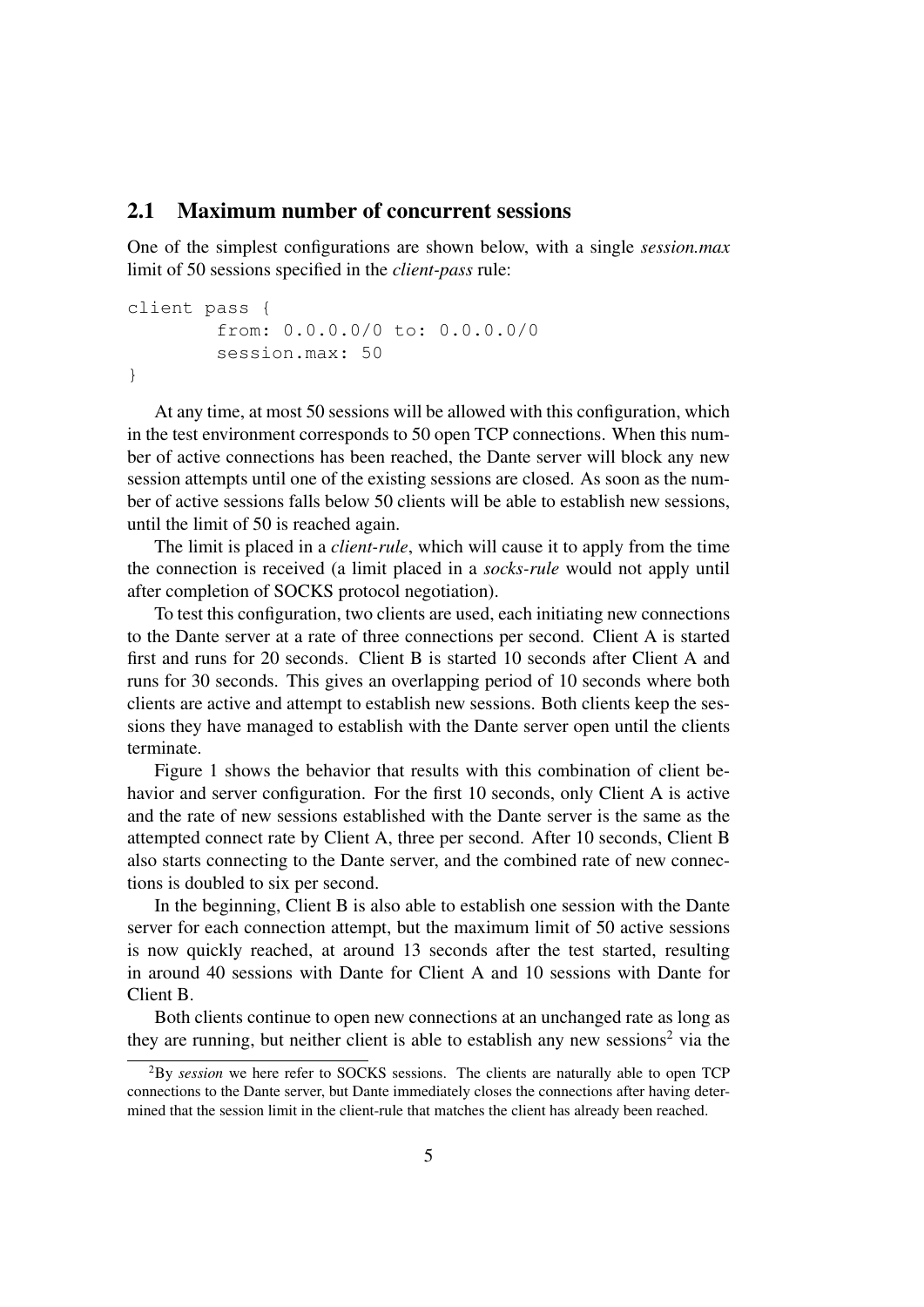

Figure 1: Effects of session max limit

Dante server due to the maximum session limit.

After having run for 20 seconds, Client A closes all connections to the Dante server, causing all of its sessions to be terminated. Because the total number of active sessions now falls below the maximum limit of 50, Client B is able to establish new sessions until the maximum limit is reached again. Client B maintains the connections it has been able to open until it terminates, but is unable to open any new connections during this time.

In short, the session maximum limit places an upper limitation on the number of sessions that that can be established via the Dante server. There are no limitations on connection rates or the number of connections that can be opened from any single IP address.

Significantly increasing the rate at which connections are initiated gives a similar result, but with less overlap between the clients. Figure 2 shows an example of this, with each client creating connections at a rate of 300 connections per second. The plot uses a logarithmic Y-axis for better readability.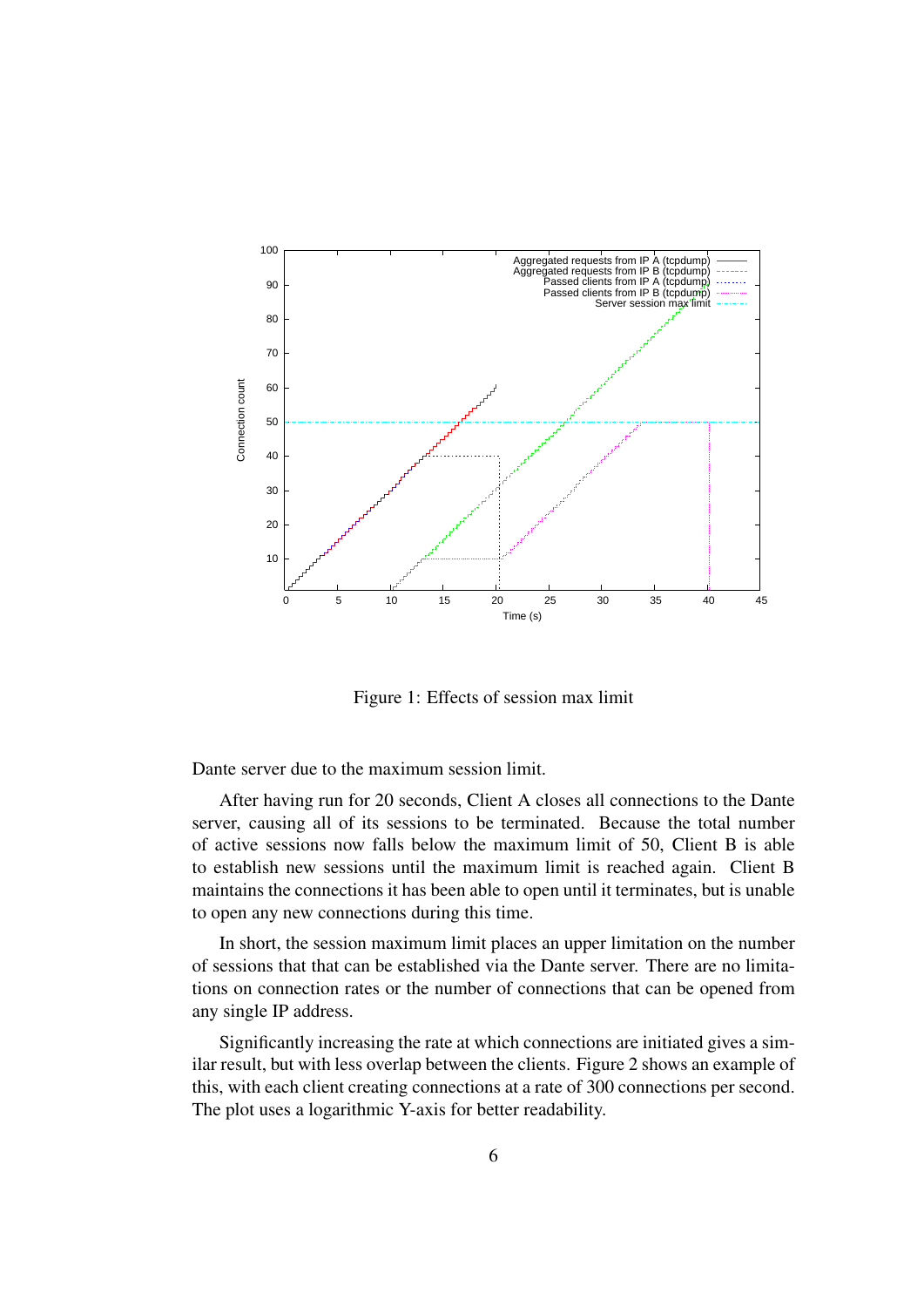

Figure 2: Effects of session max limit, high connection rate

When Client A start initiating connections, it fills the entire available capacity of the limit of 50 sessions within the first second. When Client B starts 10 seconds later, it is unable to open any connections due to no capacity being available. As before, both clients keep initiating new connections to the Dante server, but none of them result in established sessions.

It is only after 20 seconds, when Client A closes all its sessions with Dante that capacity again becomes available. Client B then immediately fills this capacity, having 50 open connections until it exists 20 seconds later.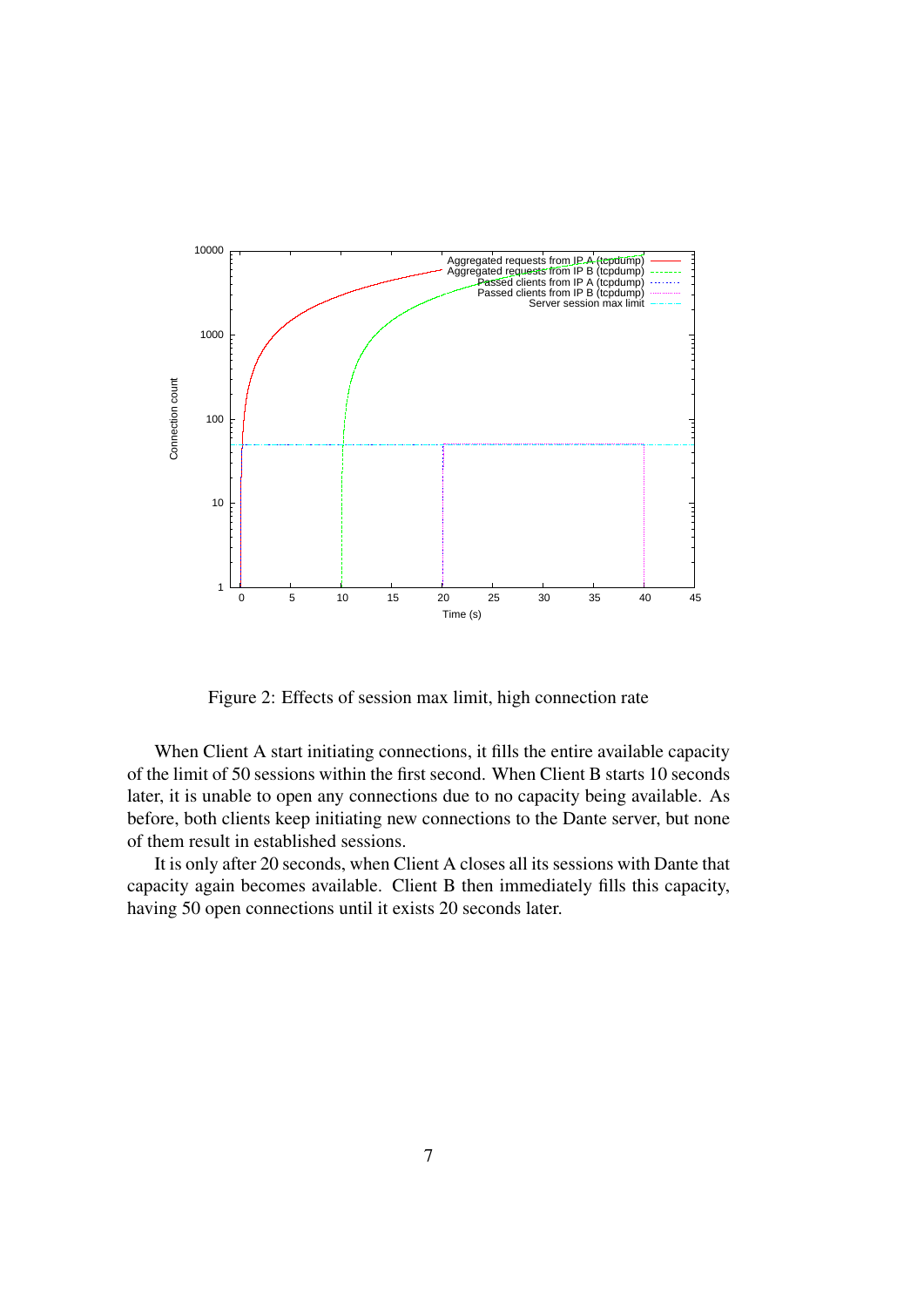#### 2.2 Throttle limit

A throttle limit enforces a fixed upper limit on the rate at which new sessions with the Dante server can be initiated. The configuration below is an example of this, setting a limit of a maximum of three new sessions every two seconds:

```
client pass {
        from: 0.0.0.0/0 to: 0.0.0.0/0
        session.throttle: 3/2
}
```
This limit is again placed in the *client pass* rule, meaning that it will not accept new connections at a rate higher than three connections every two seconds. Connections will be blocked and dropped immediately after having been accepted, before SOCKS protocol negotiation. If connections are received at a higher rate, any new connections will be blocked until two seconds has passed.

Again, the operation of this type of limit is illustrated using a setup with two clients. Both clients open three new TCP connections to the Dante server every second, giving a combined rate of six connections per second, four times that permitted by the Dante configuration.

The resulting behavior is shown in Figure 3. Client A starts at around 0 seconds. Unlike when the *session.max* limit was enforced, as shown in Figure 1 and Figure 2, the client is this time able to establish new sessions with Dante continuously, but at a rate lower than the one attempted.

When Client B also starts opening connections after 10 seconds, the rate at which Client A is able to establish sessions is further reduced, but both clients are still able to continuously establish new sessions.

This continues until 20 seconds after start, when Client A terminates, leaving Client B alone to open connections until it terminates 20 seconds later. With a sharp eye one can might even see from the figure that the rate at which Client B establishes new sessions increases after Client A terminates.

As expected, unlike with the *session.max* limit, there is no limitation on how many connections can be opened, and both clients are able to continuously establish new sessions at the server specified rate.

#### 2.3 Per IP address maximum limit

Per IP address limits can reduce the impact a single user/machine can have on other users, assuming the machine has a small number of IP addresses.

The following example shows how this can be configured. Unlike before, the session limit set in the following example, with *session.state.max*, is applied based on IP addresses, with *session.state.key* used to specify which IP address to use.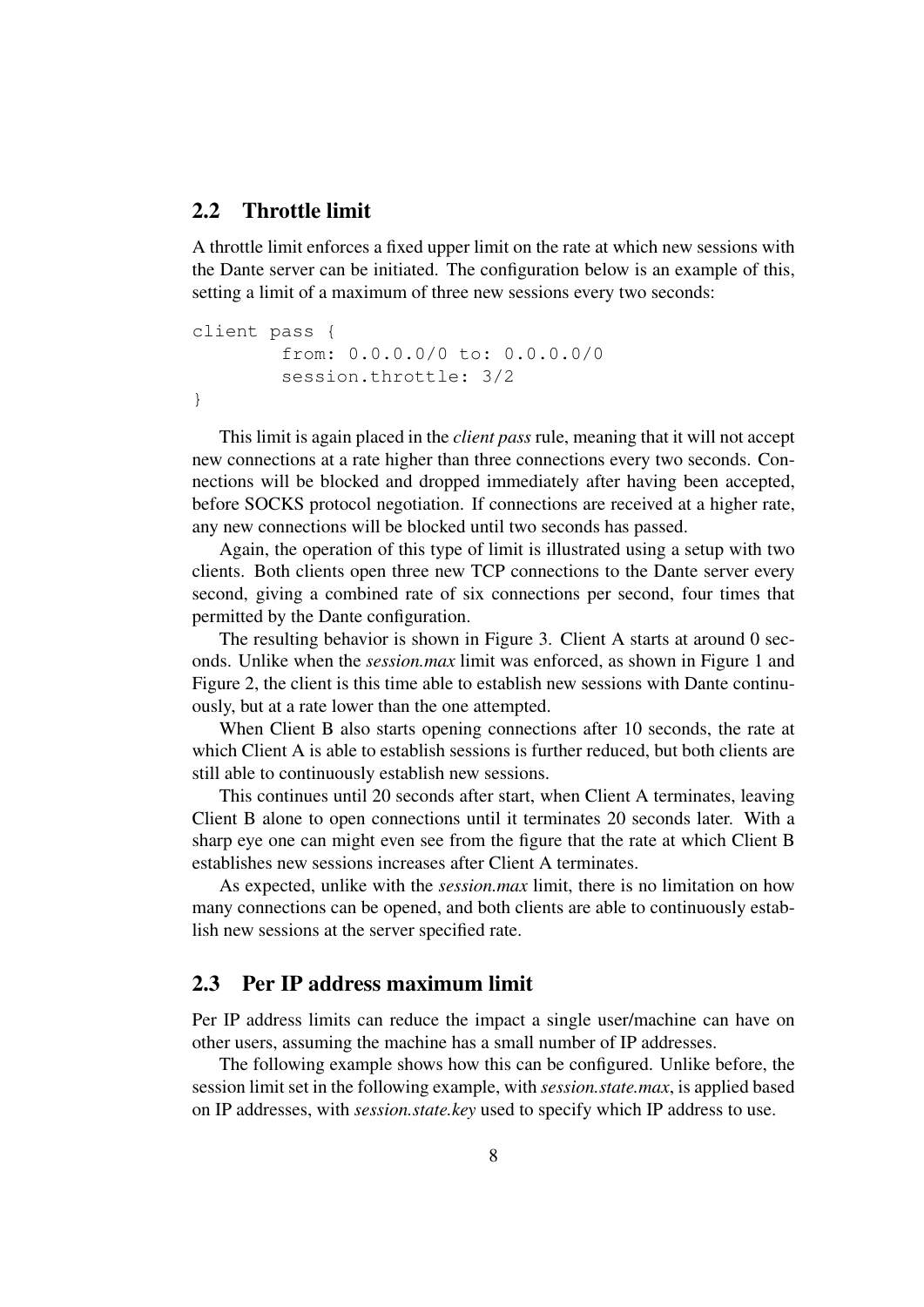

Figure 3: Effects of throttle limit

When the session state key is *from*, the IP address of the client connecting to Dante is used (an alternative key would be *hostid*).

The following rule thus limits the number of active connections from a single IP address to 30, with no combined total limit for all IP addresses.

```
client pass {
        from: 0.0.0.0/0 to: 0.0.0.0/0
        session.state.key: from
        session.state.max: 30
}
```
The resulting behavior is shown in Figure 4. Client A starts opening connections, and as there is no rate limit it is able to establish new sessions via the Dante server without being blocked until the per IP limit for the client is reached.

In the figure, one can see that the lines for "Aggregated requests", counting the number of connection attempts to Dante by the client, and "Passed clients", counting the sessions successfully established by the client via Dante, overlap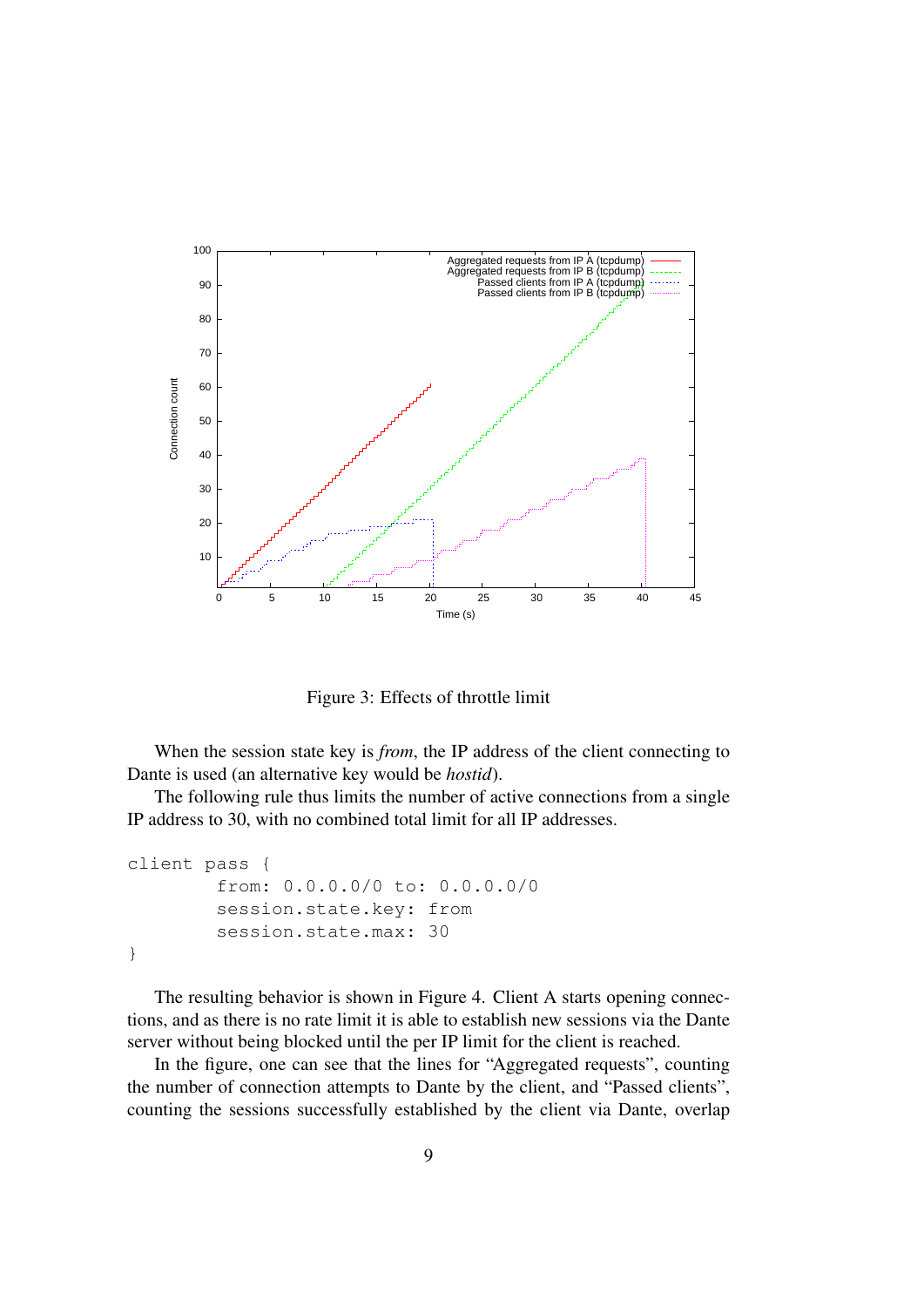

Figure 4: Effects of per IP address limit

until the maximum limit is reached, after which the "Passed clients" line no longer increases.

Client B starting at time 5 does not have any visible effect on the rate at which Client A can establish sessions with Dante, and Client B can also establish sessions with Dante at its full rate until the maximum rate is reached.

Likewise, Client A terminating at time 20 does not have any affect on the number of sessions Client B can establish; Client B has established 30 sessions when Client A terminates, and even though Client B continues trying to establish sessions (as seen from the "Aggregated requests from IP B" line), it is unable to establish any more sessions.

This differs from the behaviour seen in Figure 1, where it can be seen that as soon as Client A has terminated, Client B is able to establish new sessions.

The two clients, each using an unique IP address, are in total able to establish 60 sessions with Dante, but neither client is at any time able to establish more than 30 sessions.

Compared to the behavior with the maximum limit described in Section 2.1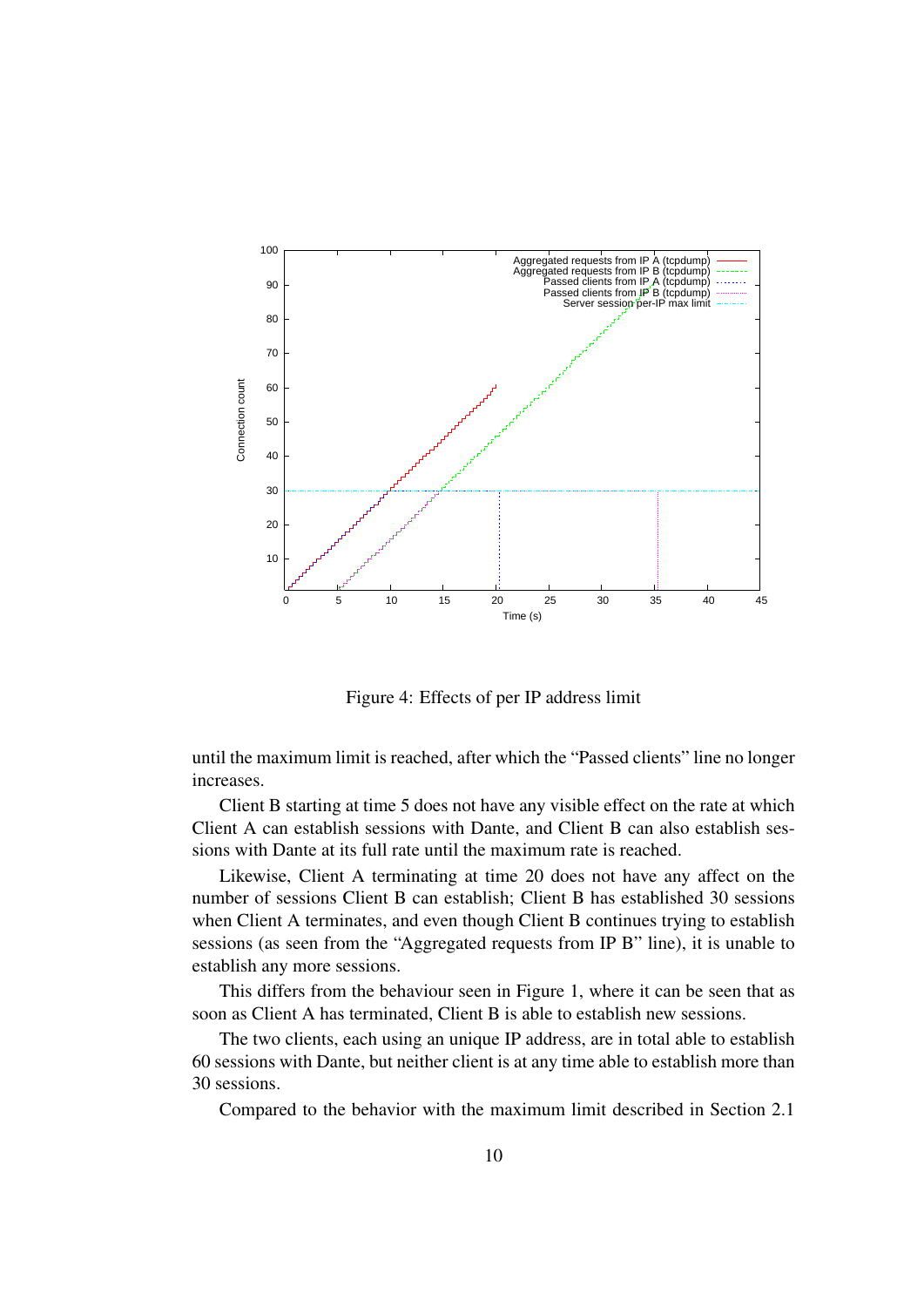above, there is no upper limit on the total number of active sessions, only a per IP address limit due to the lack of a *session.max* keyword

If there are clients from many different IP addresses, the total number of active sessions can still become large, but placing a limit on the number of sessions from a single IP address makes it possible to reduce the room that a machine with a single IP address has for consuming an undue amount of Dante's resources.

#### 2.4 Per IP address throttle limit

A per IP address throttle limit controls the rate at which connections can come from a single machine/IP address. The following example shows a configuration that limits the sessions from any IP address to three per every two seconds:

```
client pass {
        from: 0.0.0.0/0 to: 0.0.0.0/0
        session.state.key: from
        session.state.throttle: 3/2
}
```
The effects of applying this configuration to the usage scenario of our two clients initiating connections at a fixed rate of three connections every second can be seen in Figure 5.

This plot is very similar to the one in Section 2.2, which uses *session.throttle* to set the same rate limit for all connections. The primary difference is that with a per IP throttle limit there is no effect on client B each time a new session is established by Client A, and Client A has no effect on Client B.

Client A starts opening connections at time 0, and while the throttle limit reduces the rate it can establish sessions at, it is able to establish new sessions at a fixed rate until is terminates at time 20. The same is the case for Client B, which starts 10 seconds after Client A and is able to continue establishing sessions at the same fixed rate until it terminates at time 40.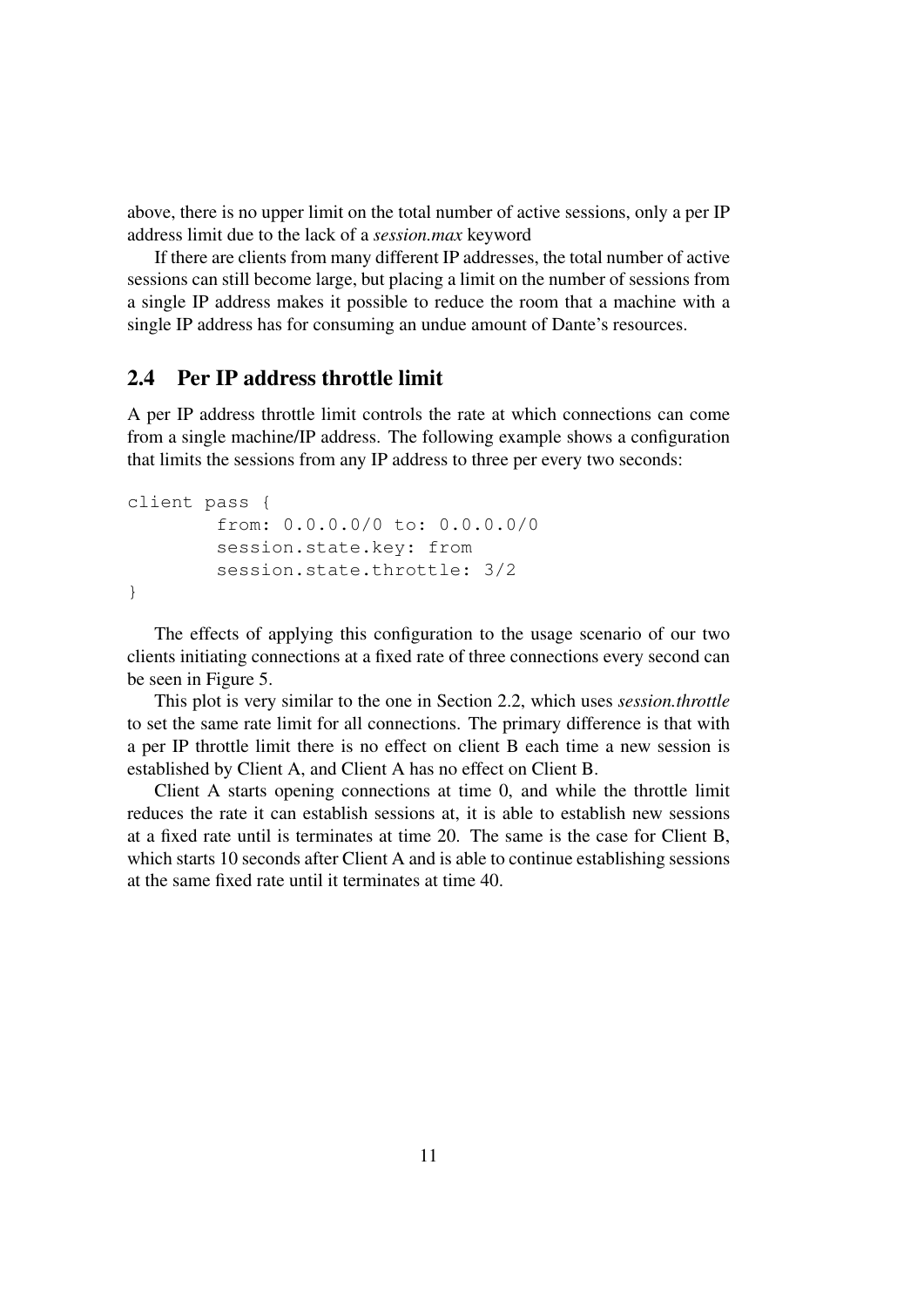

Figure 5: Effects of per IP throttle limit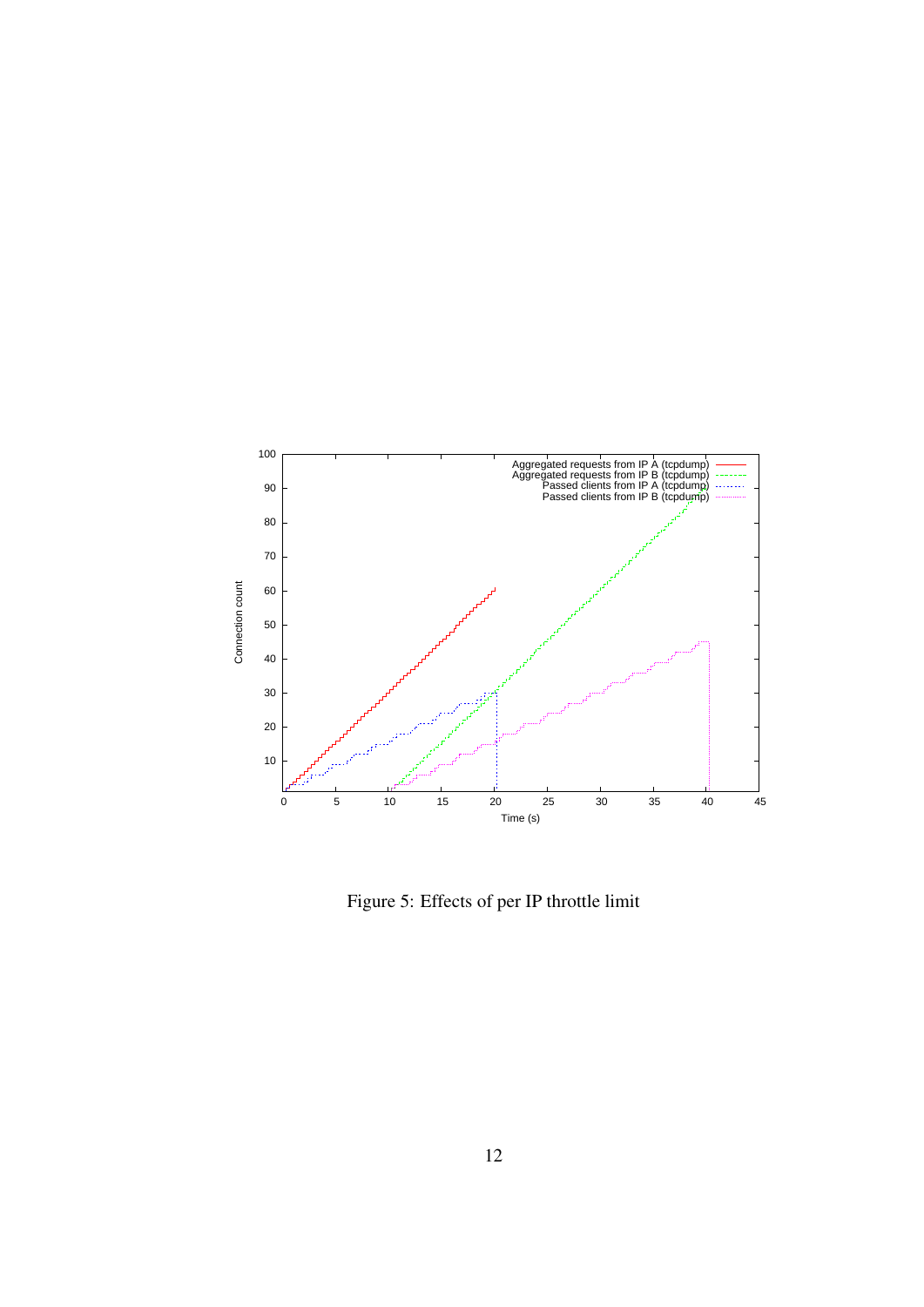#### 2.5 Combined limits

Using the different session limits separately can be useful, but they can also be combined for better control. The client-rule below combines all four types of keywords to be able to control both the maximum number of sessions and the establishment rate, both for any given IP address and for all clients in total:

```
client pass {
              from: 0.0.0.0/0 to: 0.0.0.0/0
              session.max: 55
              session.throttle: 4/1
              session.state.key: from
              session.state.throttle: 5/2
              session.state.max: 30
}
            100
                                                     Aggregated requests from IP A (tcpdump)
Aggregated requests from IP B (tcpdump)
Passed clients from IP A (tcpdump)
             90
                                                          Passed clients from IP B (tcpdump)
Server session per IP limit
                                                                  Server session max limit
             80
             70
       Connection count
       Connection count
             60
             50
             40
             30
             20
             10
               0 5 10 15 20 25 30 35 40 45
                                                   Time (s)
```
Figure 6: Effects of combined limits

The behavior with all these limits combined is shown in Figure 6. Here both the maximum limits and the per IP throttle limit affect the clients.